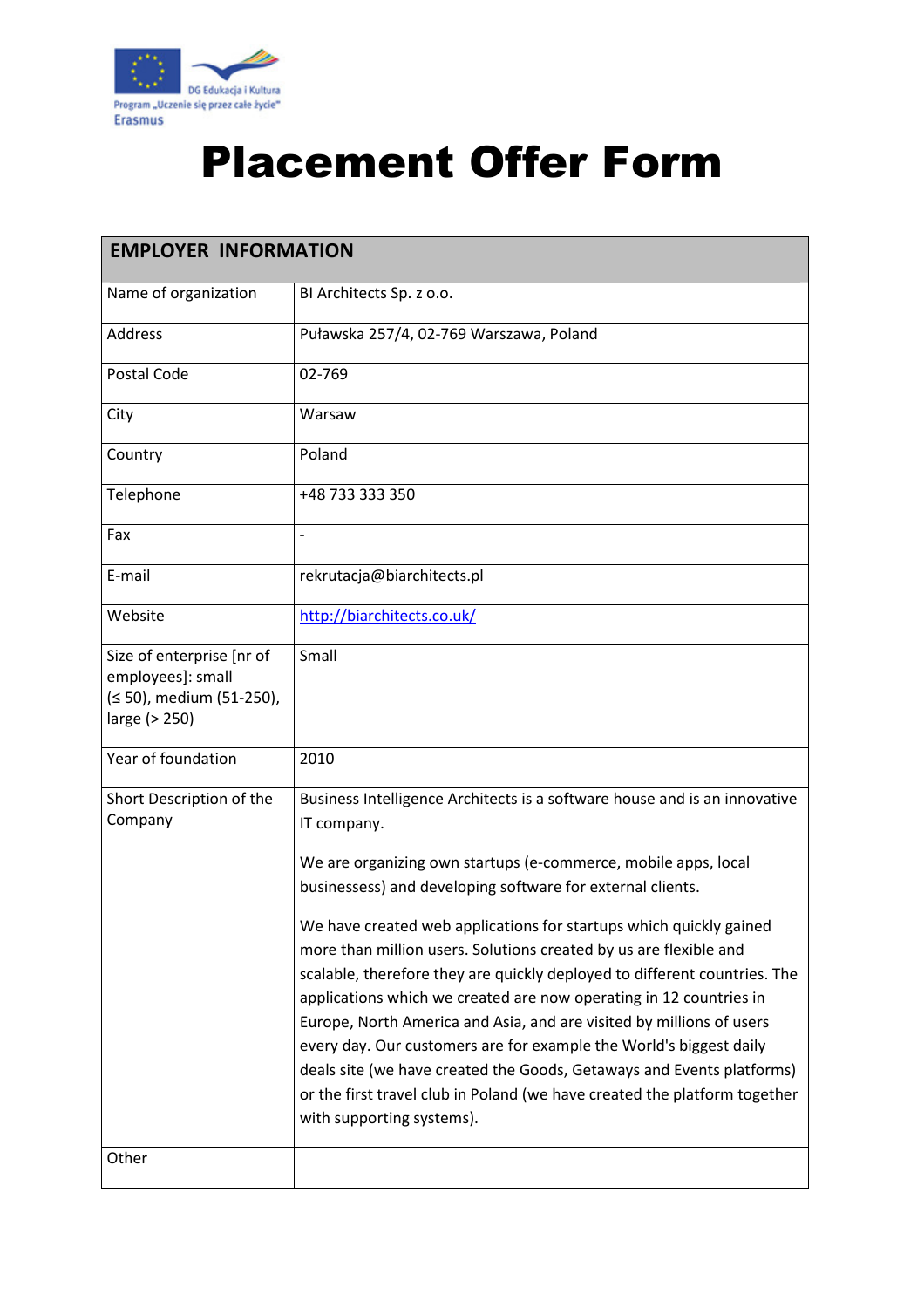

| <b>CONTACT PERSON DETAILES</b> |                                  |  |
|--------------------------------|----------------------------------|--|
| Name                           | Tomasz Kucharski                 |  |
| Department / Function          | <b>CFO</b>                       |  |
| Direct telephone number        | +48 733 333 350                  |  |
| Direct mobile                  | +48 733 333 350                  |  |
| Direct e-mail address          | tomasz.kucharski@biarchitects.pl |  |

| <b>PLACEMENT INFORMATION</b>            |                                                                                                                                                                                                                                                                                                                                                                                                                                                                                                                                                                                                                                                                                                                                                                                                                             |  |
|-----------------------------------------|-----------------------------------------------------------------------------------------------------------------------------------------------------------------------------------------------------------------------------------------------------------------------------------------------------------------------------------------------------------------------------------------------------------------------------------------------------------------------------------------------------------------------------------------------------------------------------------------------------------------------------------------------------------------------------------------------------------------------------------------------------------------------------------------------------------------------------|--|
| Department / Function                   | <b>Business Development</b>                                                                                                                                                                                                                                                                                                                                                                                                                                                                                                                                                                                                                                                                                                                                                                                                 |  |
| Description of activities               | The program is designed to give overview of project and task<br>management, execution, research for best strategic choices and learn<br>best practices at business startups. The Intern program at BI Architects<br>will be very challenging and rewarding. You will gain an inside<br>perspective on internet start-ups, learn day-to-day management and<br>build functional expertise. Daily responsibilities can include market<br>research, product development, finding and negotiating with business<br>partners or setting up local teams. You will be part of a very motivated<br>and talented team.<br>Your main focus will be on the following business cases:<br>- fashion mobile app,<br>- teeth whitening local<br>- a niche social network<br>You will also be encouraged to develop your own business ideas. |  |
| Duration                                | $3 - 12$ months                                                                                                                                                                                                                                                                                                                                                                                                                                                                                                                                                                                                                                                                                                                                                                                                             |  |
| Working hours / Weekly<br>working hours | 40h/week                                                                                                                                                                                                                                                                                                                                                                                                                                                                                                                                                                                                                                                                                                                                                                                                                    |  |
| City                                    | Warsaw                                                                                                                                                                                                                                                                                                                                                                                                                                                                                                                                                                                                                                                                                                                                                                                                                      |  |
| Help with finding<br>accommodation      | Yes                                                                                                                                                                                                                                                                                                                                                                                                                                                                                                                                                                                                                                                                                                                                                                                                                         |  |
| <b>Financial contribution</b>           | Success fees, depending on work performance                                                                                                                                                                                                                                                                                                                                                                                                                                                                                                                                                                                                                                                                                                                                                                                 |  |